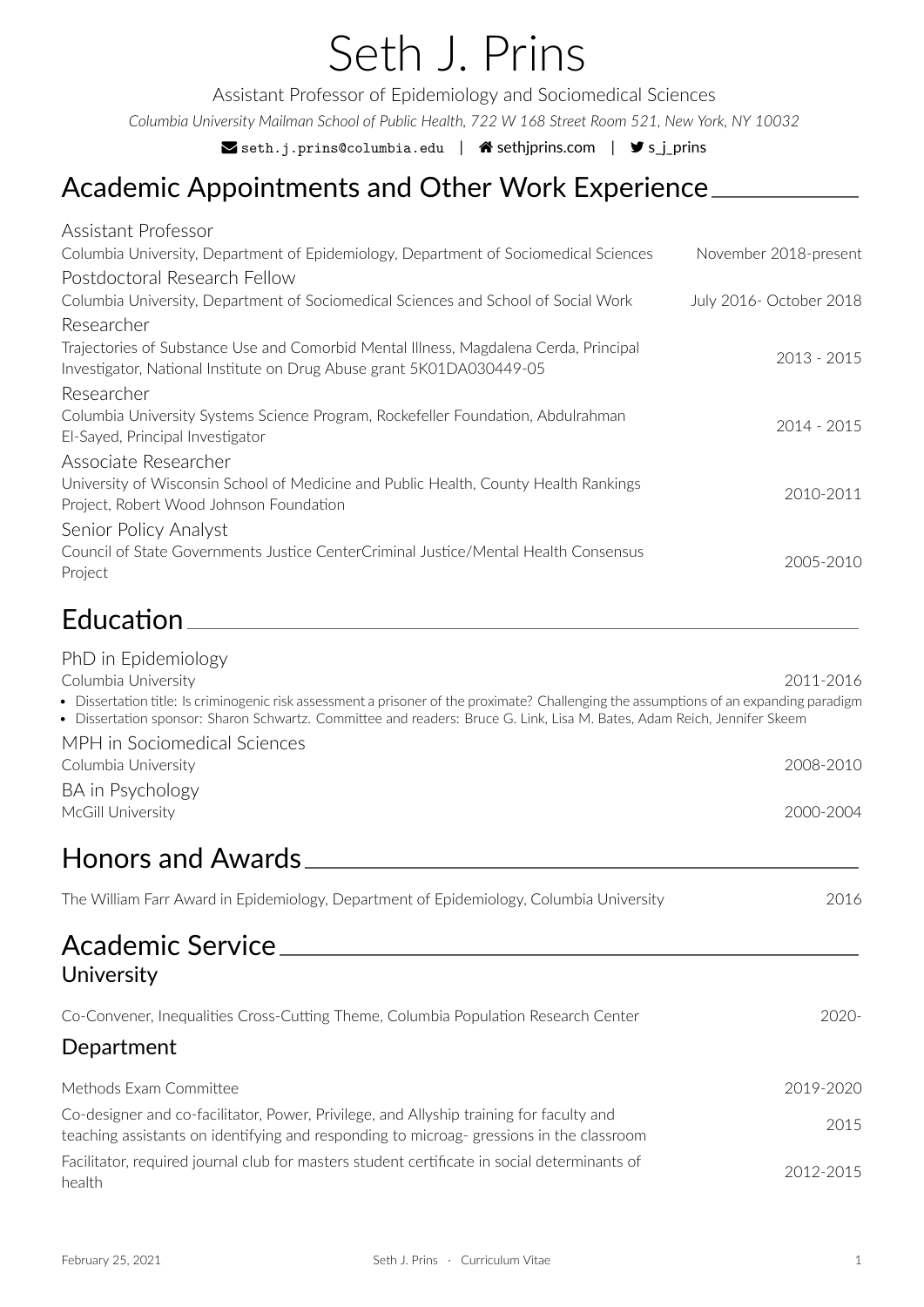## Professional Organizations and Societies Memberships

American Psychopathological Association American Public Health Association American Sociological Association Society for Epidemiologic Research

### Journal Reviewer

Addiction Research & Theory American Journal of Epidemiology American Journal of Industrial Medicine American Journal of Public Health American Journal of Orthopsychiatry BMC Psychiatry Canadian Journal of Psychiatry Criminal Behavior and Mental Health Drug and Alcohol Dependence Family Medicine and Community Health International Journal of Health Services Journal of Epidemiology & Community Health JAMA Psychiatry Journal of Occupational and Environmental Medicine Psychiatry, Psychology, and Law Occupational and Environmental Medicine Social Psychiatry and Psychiatric Epidemiology Social Science & Medicine Society and Mental Health Sociology of Health & Illness

## Fellowship and Grant Support Fellowships

| HIV, Substance Use, and Criminal Justice T32 Fellowship Program                                                                                                                                                                                           |                                                                            |
|-----------------------------------------------------------------------------------------------------------------------------------------------------------------------------------------------------------------------------------------------------------|----------------------------------------------------------------------------|
| National Institute on Drug Abuse grant T32-DA-37801, Nabila El-Bassel and Lisa Metsch,<br>Principal Investigators                                                                                                                                         | 2016-2018                                                                  |
| Psychiatric Epidemiology Training Program Predoctoral Fellow<br>National Institute of Mental Health grant 5-T32-MH-13043, Bruce G. Link, Principal<br>Investigator                                                                                        | 2011-2016                                                                  |
| <b>Grant Support</b>                                                                                                                                                                                                                                      |                                                                            |
| <b>Active Research Funding</b>                                                                                                                                                                                                                            |                                                                            |
| National Institute on Drug Abuse K01DA045955<br>Adolescent substance use as determinant and consequence of the school-to-prison<br>pipeline: Disentangling individual risk, social determinants, and group disparities<br>• Total direct costs: \$862,573 | Role: Principal Investigator<br>Project period: 02/01/2019 -<br>01/31/2024 |
| National Institute on Minority Health and Health Disparities<br>L60MD013029                                                                                                                                                                               | Role: Principal Investigator                                               |
| Racial and LGBTQ disparities in the role of substance use as determinant and consequence<br>of the school-to-prison pipeline: Disentangling individual risk and social determinants                                                                       | Project Period 7/1/2018 -<br>6/30/2020                                     |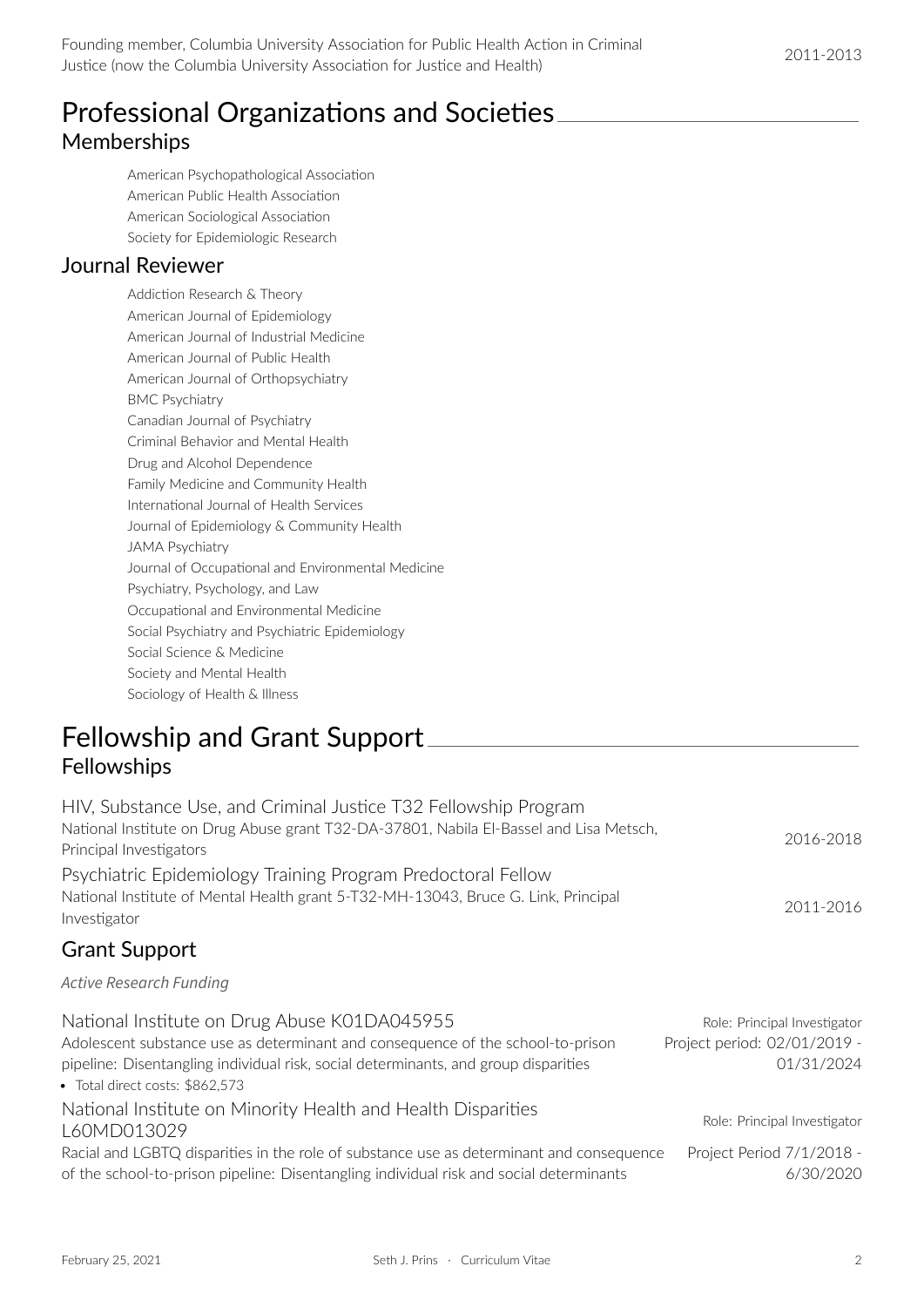## Educational Contributions **Teaching**

### *Instructor*

|                           | Applications of Epidemiologic Research Methods II P9489, Columbia University<br>Department of Epidemiology, second-year doctoral course                                                                                                             | Spring 2019, 2020 |
|---------------------------|-----------------------------------------------------------------------------------------------------------------------------------------------------------------------------------------------------------------------------------------------------|-------------------|
|                           | Epidemiology, Bard Prison Initiative, Bard College, Woodbourne Correctional Facility                                                                                                                                                                | Fall 2015         |
| <b>Teaching Assistant</b> |                                                                                                                                                                                                                                                     |                   |
|                           | Publications, Presentations, and Grants, Columbia University, Department of Epidemiology,<br>first-year doctoral course                                                                                                                             | 2015              |
| Health                    | Psychiatric Epidemiology Reading Seminar, Columbia University Mailman School of Public                                                                                                                                                              | 2014              |
| Health                    | Principals of Observational Epidemiology, Columbia University Mailman School of Public                                                                                                                                                              | 2013, 2014        |
| Research Institute        | Principals of Epidemiology and Introduction to Biostatistical Methods, Columbia Summer                                                                                                                                                              | 2012, 2013        |
|                           | Social Epidemiology, Columbia University Mailman School of Public Health                                                                                                                                                                            | 2012, 2013        |
|                           | Masters Thesis I and II, Columbia University Mailman School of Public Health                                                                                                                                                                        | 2012, 2013        |
| Public Health             | Epidemiology of Drug and Alcohol Problems, Columbia University Mailman School of                                                                                                                                                                    | 2012              |
|                           | Advising and mentorship                                                                                                                                                                                                                             |                   |
|                           | <b>Dissertation and Thesis Committees</b>                                                                                                                                                                                                           |                   |
|                           | PhD Dissertation Sponsor, Sandhya Kajeepeta                                                                                                                                                                                                         | 2020-             |
|                           | PhD Dissertation First Reader, Shadiya Moss                                                                                                                                                                                                         | 2020-             |
|                           | PhD Dissertation First Reader, Emilie Bruzelius                                                                                                                                                                                                     | 2020-             |
|                           | PhD Dissertation First Reader, Sarah McKetta                                                                                                                                                                                                        | 2020-             |
|                           | DrPh Dissertation Project, Trena Mukherjee                                                                                                                                                                                                          | 2020-             |
|                           | Masters Thesis Second Reader, Megan Marziali                                                                                                                                                                                                        | 2020-             |
|                           | Masters Thesis Sponsor, Sara Atlas                                                                                                                                                                                                                  | 2020-             |
|                           | Masters Thesis Sponsor, Martha Mulugeta: Student Loan Debt and Depressive<br>Symptomatology: A Longitudinal Cohort Analysis                                                                                                                         | April 25, 2020    |
|                           | PhD Dissertation Committee (Defended), Caroline Bancroft, Do alternatives to<br>incarceration mitigate the health effects of criminal justice involvement? An examination of<br>the effects of probation on chronic disease risk and access to care | Fall 2019         |
|                           | DrPH Qualifying Exam Committee, Trena Mukherjee                                                                                                                                                                                                     | Fall 2019         |
| Academic Advising         |                                                                                                                                                                                                                                                     |                   |
| PhD                       | Sheffner, Ruth                                                                                                                                                                                                                                      | $2020 -$          |
| PhD                       | Hu, Gloria                                                                                                                                                                                                                                          | 2020-             |
| MPH                       | Christensen, Dana                                                                                                                                                                                                                                   | 2020-             |
| MS                        | Zazanis, Noah                                                                                                                                                                                                                                       | 2020-             |
| <b>MPH</b>                | Russell, Matthew                                                                                                                                                                                                                                    | 2020-             |
| <b>MPH</b>                | Thigpen, Shelby                                                                                                                                                                                                                                     | 2020-             |
| MPH                       | Singham Goodwin, Alicia                                                                                                                                                                                                                             | 2019-             |
| MPH                       | Young, Chloe                                                                                                                                                                                                                                        | 2019-             |
| MPH                       | Hill, Isabella                                                                                                                                                                                                                                      | 2019-             |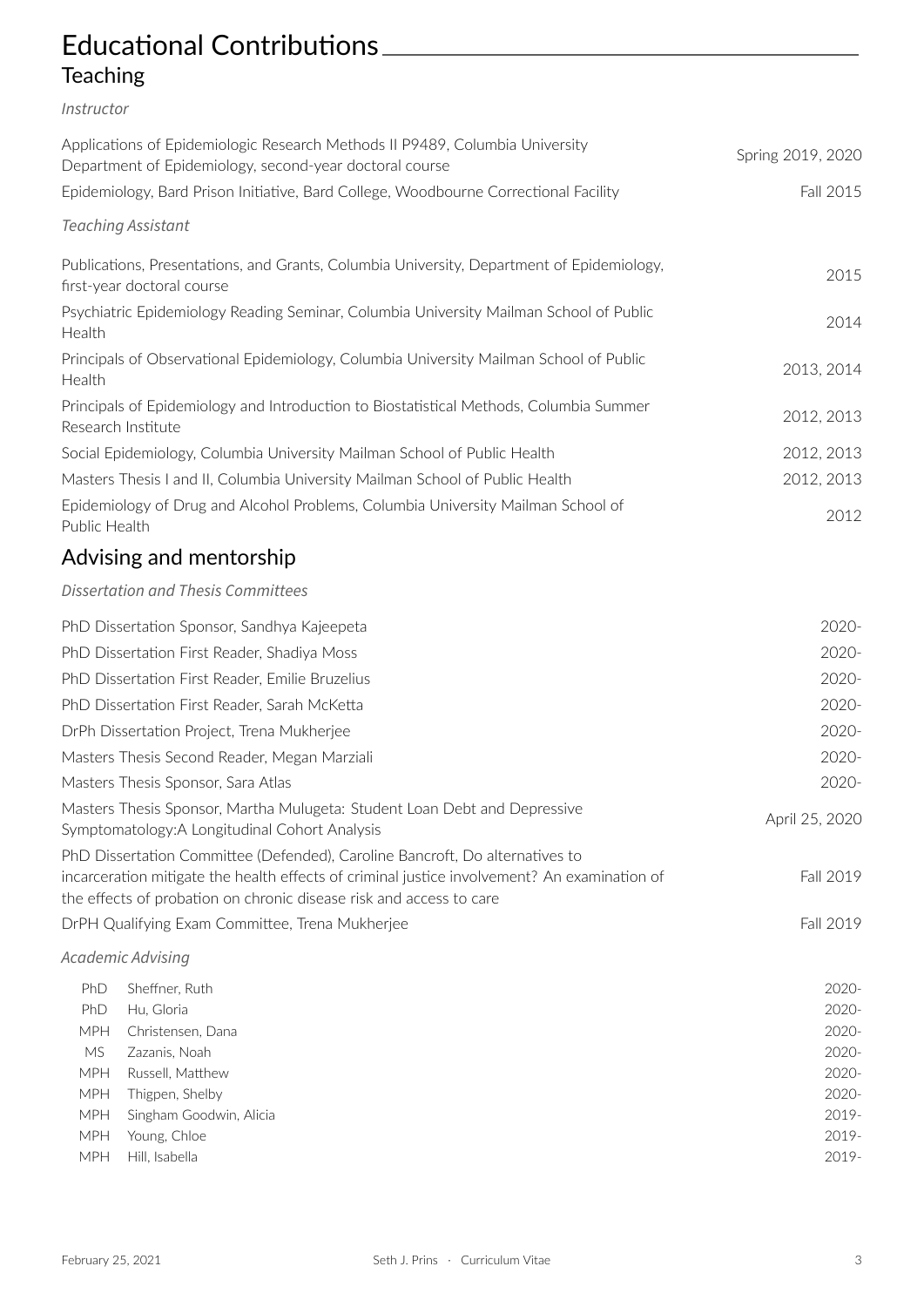#### Peer‐Reviewed Research

- 1. Reich, A. D., & Prins, S. J. (2020). The Disciplining Effect of Mass Incarceration on Labor Organization. *Amer‑ ican Journal of Sociology*, *125*(5), 1303–1344. https://doi.org/10.1086/709016
- 2. Eisenberg‑Guyot, J., & Prins, S. J. (2020). Relational Social Class, Self‑Rated Health, and Mortality in the United States. *International Journal of Health Services: Planning, Administration, Evaluation*, *50*(1), 7–20. https://doi.org/10.1177/00207314198[86194](https://doi.org/10.1086/709016)
- 3. Hatzenbuehler, M. L., Rutherford, C., McKetta, S., Prins, S. J., & Keyes, K. M. (2020). Structural stigma and allcause mortality among sexual minorities: Differences by sexual behavior? *Social Science & Medicine (1982)*, *244*, 112463. [https://doi.org/10.1016/j.socs](https://doi.org/10.1177/0020731419886194)cimed.2019.112463
- 4. Kajeepeta, S., Rutherford, C. G., Keyes, K. M., El‑Sayed, A. M., & Prins, S. J. (2020). County Jail Incarceration Rates and County Mortality Rates in the United States, 1987. *American Journal of Public Health*, *110*(S1), S109–S115. [https://doi.org/10.2105/AJPH.2019.305413](https://doi.org/10.1016/j.socscimed.2019.112463)
- 5. Kajeepeta, S., Mauro, P. M., Keyes, K. M., El Sayed, A. M., Rutherford, C. G., & Prins, S. J. (2020). Association between county jail incarceration and cause-specific county mortality: A hypothesis-generating analysis. *Lancet Publi[c Health](https://doi.org/10.2105/AJPH.2019.305413)*, *In Press*.
- 6. Prins, S. J., McKetta, S., Platt, J., Muntaner, C., Keyes, K. M., & Bates, L. M. (2020). "The Serpent of their Agonies": Exploitation As Structural Determinant of Mental Illness. *Epidemiology*, *Volume Published ahead of Print*. https://doi.org/10.1097/EDE.0000000000001304
- 7. Prins, S. J., & Story, B. (2020). Connecting the Dots Between Mass Incarceration, Health Inequity, and Climate Change. *American Journal of Public Health*, *110*(S1), S35–S36. https://doi.org/10.2105/AJPH.2019. 305470
- 8. Prins, S. J., Kajeepeta, S., Pearce, R., Beardslee, J., Pardini, D., & Cerdá, M. (2020). Identifying sensitive periods when changes in parenting and peer factors are associated with changes in adolescent al[cohol an](https://doi.org/10.2105/AJPH.2019.305470)d marijuana use. *Social Psychiatry and Psychiatric Epidemiology*. https://doi.org/10.1007/ s00127-020-01955-0
- 9. Prins, S. J. (2019). Criminogenic or criminalized? Testing an assumption for expanding criminogenic risk assessment. *Law and Human Behavior*, *43*(5), 477–490. https://doi.org/[10.1037/lhb0000347](https://doi.org/10.1007/s00127-020-01955-0)
- 10. [Prins, S. J., McKetta, S.](https://doi.org/10.1007/s00127-020-01955-0), Platt, J., Muntaner, C., Keyes, K. M., & Bates, L. M. (2019). Mental illness, drinking, and the social division and structure of labor in the United States: 2003‑2015. *American Journal of Industrial Medicine*, *62*(2), 131–144. https://doi.org/10.1002[/ajim.22935](https://doi.org/10.1037/lhb0000347)
- 11. Beardslee, J., Datta, S., Byrd, A., Meier, M., Prins, S., Cerda, M., & Pardini, D. (2018). An Examination of Parental and Peer Influence on Substance Use and Criminal Offending During the Transition from Adolescence to Adulthood. *[Criminal Justice and Behavior](https://doi.org/10.1002/ajim.22935)*, *45*(6), 783–798. https://doi.org/10.1177/ 0093854818764767
- 12. Keyes, K. M., Gary, D. S., Beardslee, J., Prins, S. J., O'Malley, P. M., Rutherford, C., & Schulenberg, J. (2018). Joint Effects of Age, Period, and Cohort on Conduct Problems Among Am[erican Adolescents From 1991](https://doi.org/10.1177/0093854818764767) [Through 2015.](https://doi.org/10.1177/0093854818764767) *American Journal of Epidemiology*, *187*(3), 548–557. https://doi.org/10.1093/aje/ kwx268
- 13. McKetta, S., Prins, S. J., Platt, J., Bates, L. M., & Keyes, K. (2018). Social sequencing to determine patterns in health and work‑family trajectories for U.S. Women, 1968‑2013. *SSM ‑ Po[pulation Health](https://doi.org/10.1093/aje/kwx268)*, *6*, 301–308. https: [//doi.](https://doi.org/10.1093/aje/kwx268)org/10.1016/j.ssmph.2018.10.003
- 14. Prins, S. J., & Reich, A. (2018). Can we avoid reductionism in risk reduction? *Theoretical Criminology*, *22*(2), 258–278. https://doi.org/10.1177/1362480617707948
- 15. [Hatzenbuehler, M. L., Prins, S. J., Flake, M., Philb](https://doi.org/10.1016/j.ssmph.2018.10.003)in, M., Frazer, M. S., Hagen, D., & Hirsch, J. (2017). Immigration policies and mental health morbidity among Latinos: A state‑level analysis. *Social Science & Medicine (1982)*, *174*, 169–178. [https://doi.org/10.1016/j.socsc](https://doi.org/10.1177/1362480617707948)imed.2016.11.040
- 16. Platt, J., Prins, S., Bates, L., & Keyes, K. (2016). Unequal depression for equal work? How the wage gap explains gendered disparities in mood disorders. *Social Science & Medicine (1982)*, *149*, 1–8. https://doi. org/10.1016/j.so[cscimed.2015.11.056](https://doi.org/10.1016/j.socscimed.2016.11.040)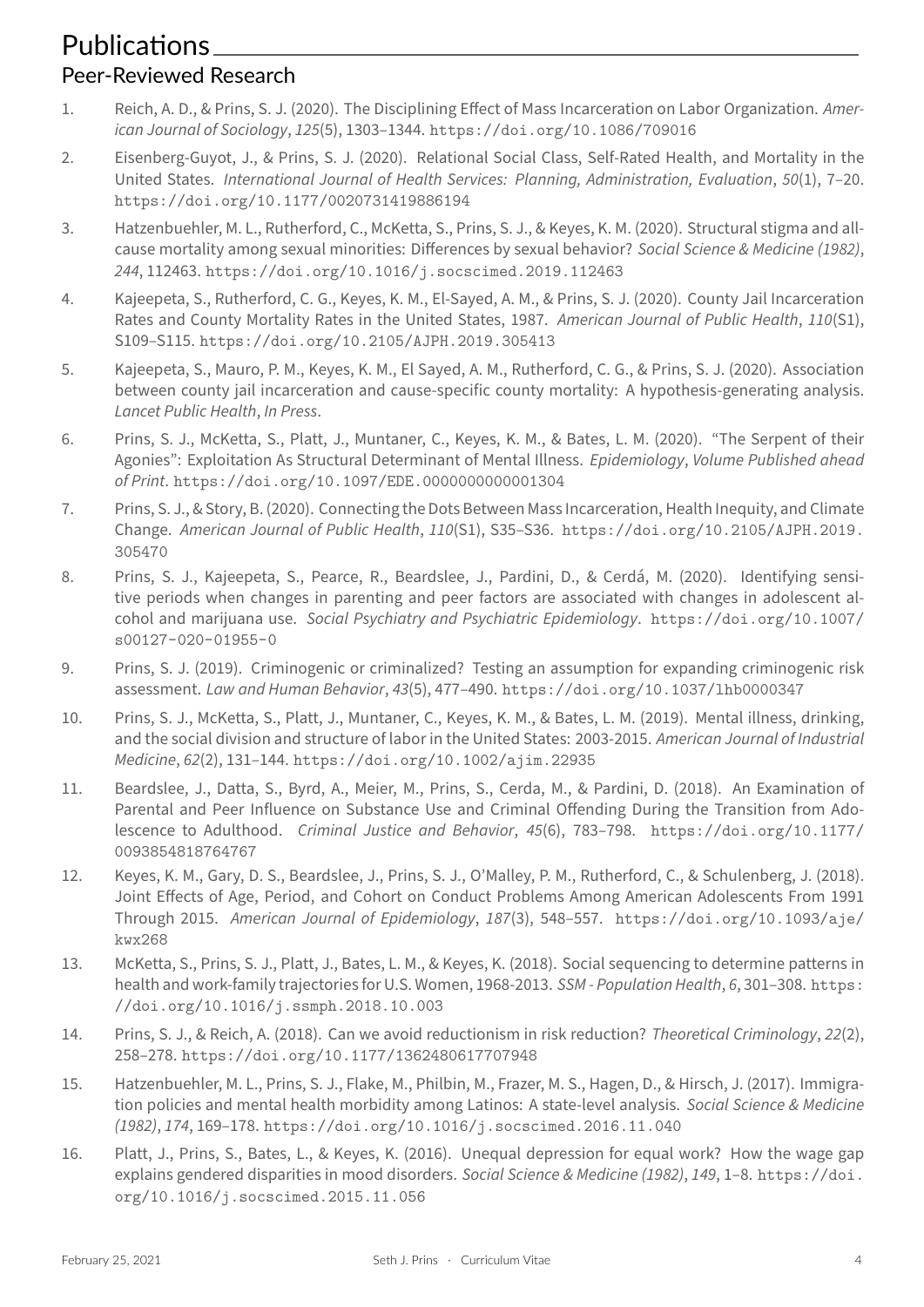in conduct, affective, and anxiety problems are associated with male adolescent substance use. *Addiction*, *111*(5), 924–935. https://doi.org/10.1111/add.13304

- 18. Sohler, N., Adams, B. G., Barnes, D. M., Cohen, G. H., Prins, S. J., & Schwartz, S. (2016). Weighing the evidence for harm from long‑term treatment with antipsychotic medications: A systematic review. *The American Jour‑ nal of Orthopsychiatry*, *86*(5), 477–485. [https://doi.org/](https://doi.org/10.1111/add.13304)10.1037/ort0000106
- 19. Schwartz, S., Prins, S. J., Campbell, U. B., & Gatto, N. M. (2016). Is the "well‑defined intervention assumption" politically conservative? *Social Science & Medicine (1982)*, *166*, 254–257. https://doi.org/10.1016/j. socscimed.2015.10.054
- 20. Prins, S. J., Bates, L. M., Keyes, K. M., & Muntaner, C. (2015). Anxious? Depressed? You might be sufferingfrom capitalism: Contradictory class locations and the prevalence of depression [and anxiety in the USA.](https://doi.org/10.1016/j.socscimed.2015.10.054) *Sociology [of Health & Illness](https://doi.org/10.1016/j.socscimed.2015.10.054)*, *37*(8), 1352–1372. https://doi.org/10.1111/1467-9566.12315
- 21. Muntaner, C., Ng, E., Chung, H., & Prins, S. J. (2015). Two decades of Neo‑Marxist class analysis and health inequalities: A critical reconstruction. *Social Theory & Health: STH*, *13*(3‑4), 267–287. https://doi.org/ 10.1057/sth.2015.17
- 22. Muntaner, C., Ng, E., Prins, S. J., Bones‑Rocha, K., Espelt, A., & Chung, H. (2015). Social Class and Mental Health: Testing Exploitation as a Relational Determinant of Depression. *InternationalJ[ournal of Health Ser‑](https://doi.org/10.1057/sth.2015.17) vices*, *45*[\(2\), 265–284.](https://doi.org/10.1057/sth.2015.17) https://doi.org/10.1177/0020731414568508
- 23. Prins, S. J., Skeem, J. L., Mauro, C., & Link, B. G. (2015). Criminogenic factors, psychotic symptoms, and incident arrests among people with serious mental illnesses under intensive outpatient treatment. *Law and Human Behavior*, *39*(2), 177–188. [https://doi.org/10.1037/lhb0000](https://doi.org/10.1177/0020731414568508)104
- 24. Prins, S. J., Elliott, J. E., Meyers, J. L., Verheul, R., & Hasin, D. S. (2014). Substance Use Disorders. In J. M. Oldham, A. E. Skodol, & D. S. Bender (Eds.), *The American Psychiatric Publishing Textbook of Personality Disorders* (pp. 407–428). American Psychia[tric Publishing.](https://doi.org/10.1037/lhb0000104)
- 25. Prins, S. J. (2014). Prevalence of Mental Illnesses in U.S. State Prisons: A Systematic Review. *Psychiatric Services*, *65*(7), 862–872. https://doi.org/10.1176/appi.ps.201300166
- 26. Prins, S. J. (2014). Why determine the prevalence of mental illnesses in jails and prisons? *Psychiatric Services (Washington, D.C.)*, *65*(8), 1074. https://doi.org/10.1176/appi.ps.650809
- 27. Prins, S. J., Osher, F. C., [Steadman, H. J., Robbins, P. C., & Case, B. \(2012\). E](https://doi.org/10.1176/appi.ps.201300166)xploring Racial Disparities in The Brief Jail Mental Health Screen. *Criminal Justice and Behavior*, *39*(5), 635–645. https://doi.org/10. 1177/0093854811435776
- 28. Prins, S. J. (2011). Does transinstitutionalization explain the overrepresentation of people with serious mental illnesses in the criminal justice system? *Community Mental Health Journal*, *47*[\(6\), 716–722.](https://doi.org/10.1177/0093854811435776) https: [//doi.org/10.1007/s10](https://doi.org/10.1177/0093854811435776)597-011-9420-y

## Book Chapter

1. Prins, S. J., Elliott, J. E., Meyers, J. L., Verheul, R., & Hasin, D. S. (2014). Substance Use Disorders. In J. [M. Old‑](https://doi.org/10.1007/s10597-011-9420-y) [ham, A. E. Skodol, & D. S. Bender \(Eds.\),](https://doi.org/10.1007/s10597-011-9420-y) *The American Psychiatric Publishing Textbook of Personality Disorders* (pp. 407–428). American Psychiatric Publishing.

## Federal Reports

- 1. Fabelo, T., Nagy, G., & Prins, S. J. (2011). *A Ten‑Step Guide to Transforming Probation Departments to Reduce Recidivism*. Council of State Governments Justice Center.
- 2. Prins, S. J., & Osher, F. C. (2009). *Improving Responses to People with Mental Illnesses: The Essential Elements of Specialized Probation Initiatives*. Council of State Governments Justice Center.
- 3. Prins, S. J., & Draper, L. (2009). *Improving Outcomes for People with Mental Illnesses Under Community Cor‑ rections Supervision: A Guide to Research‑Informed Policy and Practice*. Council of State Governments Justice Center.

## Popular Press

1. Feldman, J., Cartus, A., & Prins, S. J. (2021). Biden's Coronavirus Plan Will Not Prevent Death and Devastation. *The Nation*. https://www.thenation.com/article/politics/covid-shutdown-biden/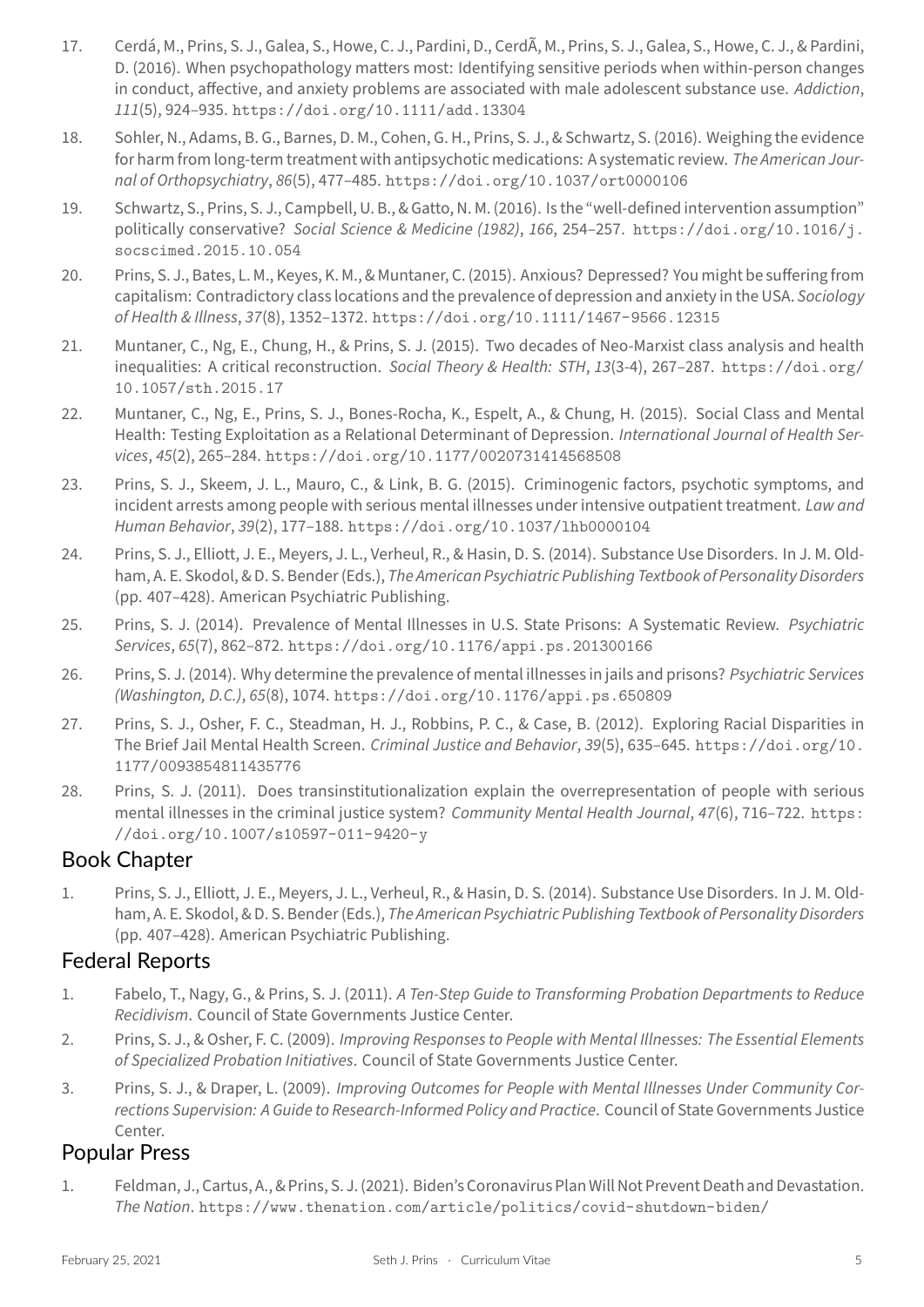teachers-unions-schools-covid-reopening

- 3. Seth J. Prins, Sandhya Kajeepeta, Brad Mauer, & Kayla Simpson. (2020). How to save lives in jail right now: Learn from [mistakes made in earlier COVID](https://jacobinmag.com/2021/02/teachers-unions-schools-covid-reopening) waves. *[New York Daily News](https://jacobinmag.com/2021/02/teachers-unions-schools-covid-reopening)*. https://www.nydailynews.com/opinion/ ny-oped-to-save-lives-jail-mass-releases-mass-testing-20201231-wie2cxfmu5g5xorzyvfpbdub4i-story. html
- 4. Brad Mauer, Sandhya Kajeepeta, & Seth J. Prins. (2020)[. There Must Be Mass Releases From NYC](https://www.nydailynews.com/opinion/ny-oped-to-save-lives-jail-mass-releases-mass-testing-20201231-wie2cxfmu5g5xorzyvfpbdub4i-story.html) Jails Immediately: It's The Only Way To Protect Public Health. *The Appeal*. https://theappeal.org/ there-must-be-mass-releases-from-nyc-jails-immediately-its-the-only-way-to-protect-public-hea
- 5. Sandhya Kajeepeta, & Seth J. Prins. (2020). Why Coronavirus in Jails Should Concern All of Us. *The Appeal*. https://theappeal.org/coronavirus-jails-public-health/
- 6. [Prins, S. J., Tergas, A., & Goldberg, S. \(2019\). Opinion: A Bad Post‑Rikers Jail Plan for New York.](https://theappeal.org/there-must-be-mass-releases-from-nyc-jails-immediately-its-the-only-way-to-protect-public-health/) *The New York Times*. https://www.nytimes.com/2019/10/16/opinion/letters/socialism-jails-new-york. [html](https://theappeal.org/coronavirus-jails-public-health/)
- 7. Brett Story, & Seth J. Prins. (2019). A Green New Deal for Decarceration. *Jacobin*. https://jacobinmag. com/2019[/08/green-new-deal-decarceration-environment-prison-incarceration](https://www.nytimes.com/2019/10/16/opinion/letters/socialism-jails-new-york.html)

## Invi[ted](https://www.nytimes.com/2019/10/16/opinion/letters/socialism-jails-new-york.html) and/or Peer‐Selected Presentations Invit[ed Talks](https://jacobinmag.com/2019/08/green-new-deal-decarceration-environment-prison-incarceration)

| 'The serpent of their agonies': Exploitation as structural determinant of<br>mental illness                                                     | October 28         |
|-------------------------------------------------------------------------------------------------------------------------------------------------|--------------------|
| Sociology Seminar, Nuffield College Oxford University                                                                                           | 2020               |
| Criminogenic or criminalized? Gendering, racialization, and the assumptions<br>of criminogenic risk assessment                                  | December 6         |
| Seminar Series in Gender, Sexuality, and Health, Department of Sociomedical Sciences,<br>Columbia University                                    | 2017               |
| How an epidemiologist encountered critical realism, and what critical<br>realism might gain from debates about causal inference in epidemiology | August 8-10        |
| Beyond Positivism: Theory, Methods, and Values in Social Science Conference.<br>Quantitative Methods Plenary Panel, Montreal, QC                | 2017               |
| Moving beyond socioeconomic status to social class processes in public<br>health                                                                | August 1           |
| Region 2 Public Health Training Center Webinar                                                                                                  | 2017               |
| Health Disparities and the Criminal Justice System<br>Icahn School of Medicine at Mount Sinai                                                   | October 21<br>2016 |
| Conference Symposia                                                                                                                             |                    |
| 'The serpent of their agonies': Exploitation as structural determinant of<br>mental illness                                                     | June 18 - 21       |
| Society for Epidemiologic Research, Minneapolis, MN                                                                                             | 2019               |
| Changes in county jail incarceration rates are associated with changes in<br>county mortality rates in the United States from 1987-2016         | June 18-21         |
| Society for Epidemiologic Research, Minneapolis, MN (Poster)                                                                                    | 2019               |
| Relational Social Class, Self-Rated Health, and Mortality in the United States<br>Society for Epidemiologic Research, Minneapolis, MN (Poster)  | June 18-21<br>2019 |
| Contemporary Class Relations as Structural Determinant of Mental Illness:<br>Moving Beyond Stratification to Relational Social Processes        | June 21-23         |
| Society for Epidemiologic Research, Seattle, WA (Poster)                                                                                        | 2017               |